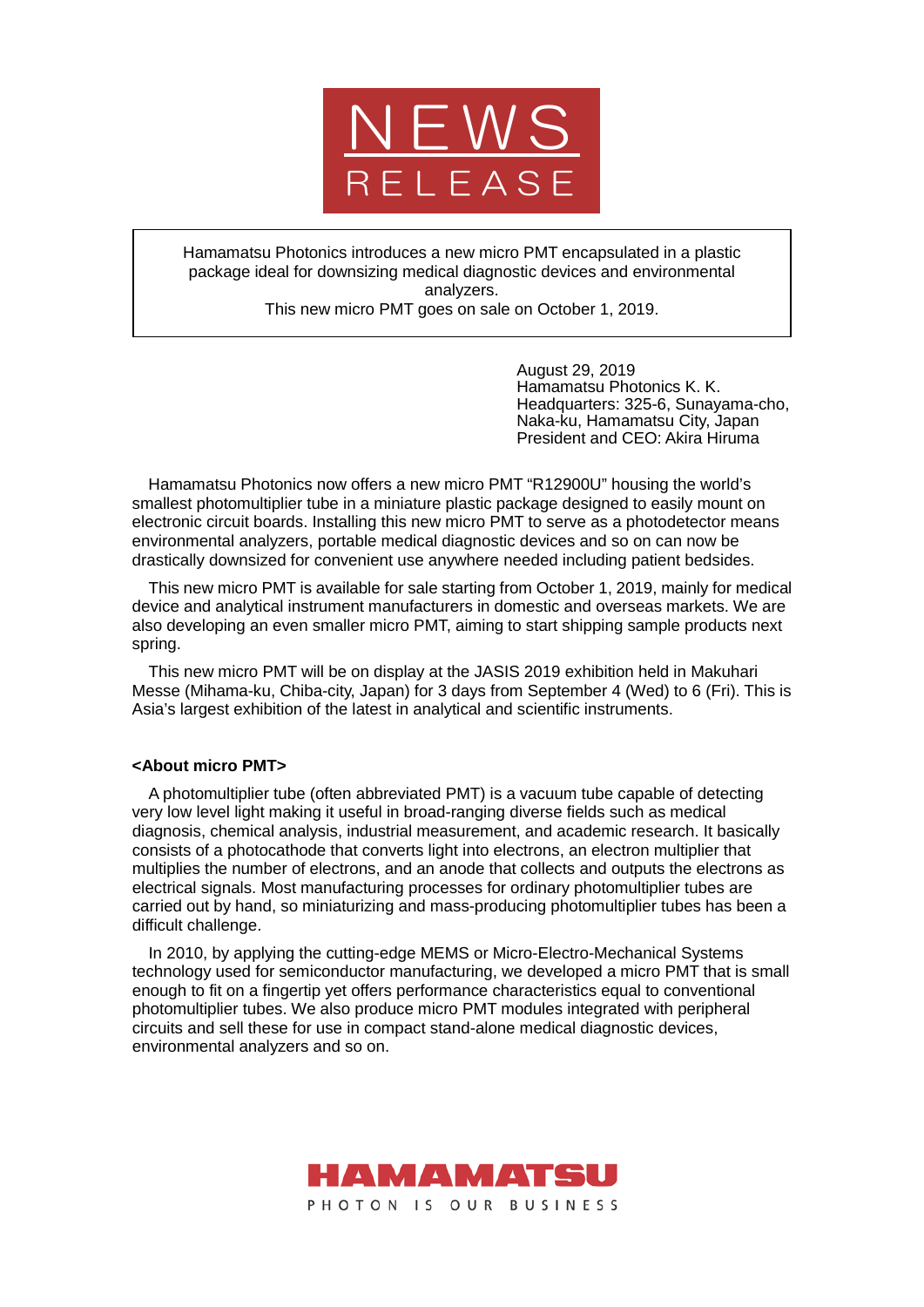

### Structure of ordinary photomultiplier tube (left) and micro PMT (right)

#### **<Product overview>**

This new micro PMT is encapsulated in a plastic package that contains no peripheral circuits.

The micro PMT itself is extremely small and has no wiring leads so mounting it on electronic circuit boards is not easy. Operating a micro PMT also requires a high-voltage power supply circuit to apply a voltage of about 900 V and a voltage divider circuit to distribute voltage to each electrode of the electron multiplier. To make micro PMT easier to use, we provide micro PMT modules that combine a micro PMT with the peripheral circuits into a single unit that easily installs into equipment. Even so, there are now increasing demands for much smaller micro PMT that expand design freedom for even further downsizing of currently available medical diagnostic devices, environmental analyzers and so on.

To meet the ever-growing market demand, we developed this new micro PMT encapsulated in a plastic package having no peripheral circuits and whose volume is reduced to about 1/9th that of currently available micro PMT modules while keeping the cost down. This new micro PMT can easily mount on electronic circuit boards and boosts design freedom for flexible layout of the peripheral circuits and components to match the size and shape of equipment. For example, this new micro PMT can be installed and used in nearly any narrow and limited space desired by the user or in equipment with multiple measurement points located close to each other. This allows designing compact medical diagnostic devices that provide immediate results at the patient's bedside, portable environmental analyzers that can be carried anywhere needed and so on. Downsizing the equipment also helps reduce the amount of samples such as blood, curbs the amount of reagents required for reactions, and takes a load off both patients and the environment.

We will continue developing even smaller micro PMT to meet more sophisticated demands such as simultaneous analysis of multiple samples performed by arraying multiple micro PMTs in a single unit. We are aiming to start shipping sample products using this micro PMT from next spring.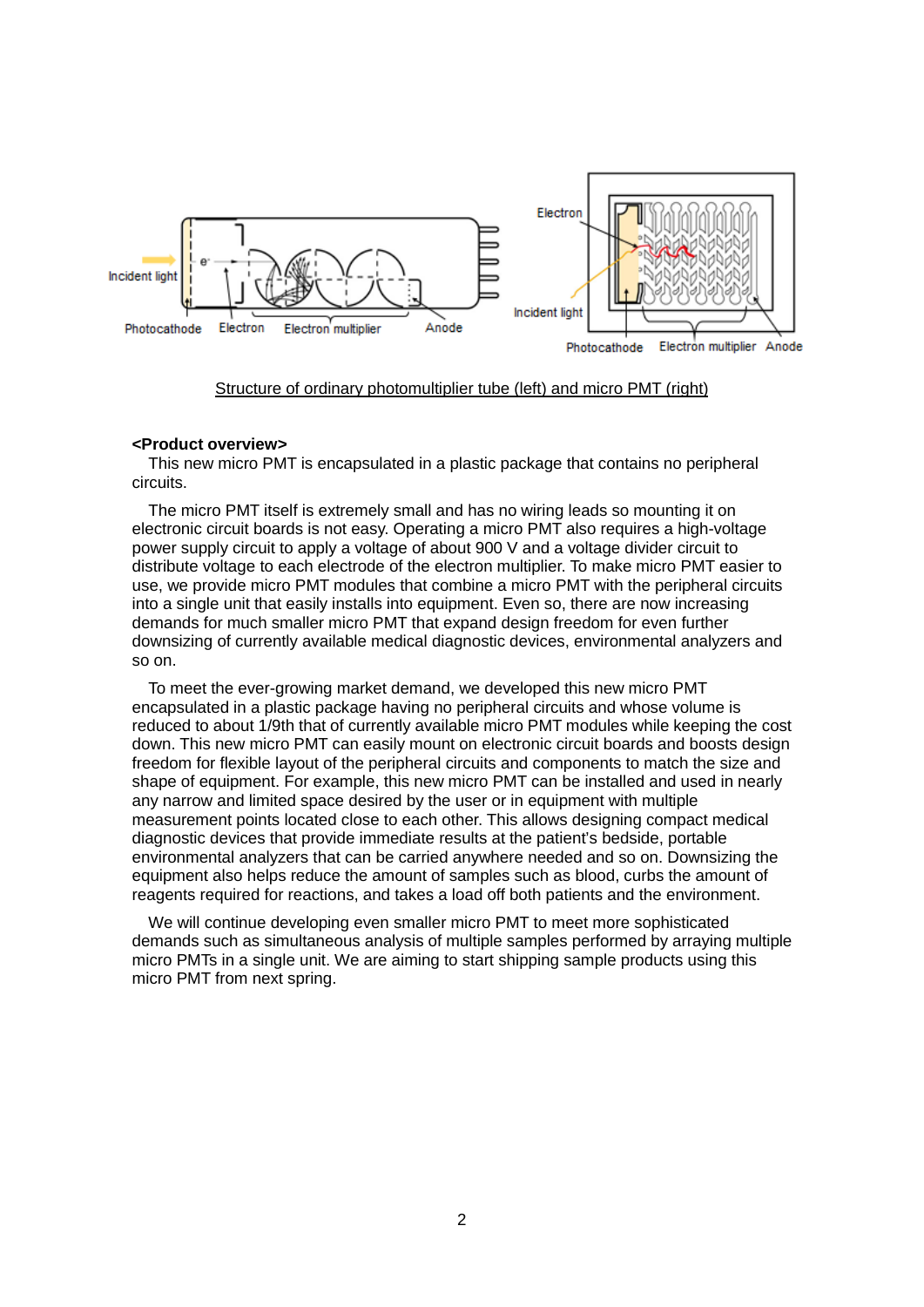

Application example to medical diagnostic device (left) and environmental analyzer (right)

## **<Main product features>**

- 1. Small size, volume slashed to 1/9th that of ordinary micro PMT modules The size of this new micro PMT was reduced by eliminating the peripheral circuits normally used in micro PMT modules. It has dimensions of only 14 mm×14 mm×3.5 mm (W×H×D) and volume was reduced to 1/9th that of micro PMT modules while keeping the cost down. This new micro PMT will help increase design freedom to allow flexible layout of peripheral circuits and components to match the size and shape of customer equipment. The peripheral circuits are separately required to operate this new micro PMT.
- 2. Easily mounts on circuit boards

New micro PMT is encapsulated into a plastic package designed to easily mount on electronic circuit boards. The size is small enough to fit on a fingertip, making it easy to handle.

# ● Main specifications

| Parameter                         | R <sub>12900</sub> U      | Unit |
|-----------------------------------|---------------------------|------|
| Effective photocathode area (WxH) | $4.0 \times 1.0$          | mm   |
| Spectral response range           | 300 to 650                | nm   |
| Weight                            | 1.1                       |      |
| Maximum supply voltage            | 1,150                     |      |
| Maximum average anode current     | 5                         | uА   |
| Dimensions (WxHxD)                | $14 \times 14 \times 3.5$ | mm   |

●Product release date: Tuesday, October 1, 2019

●Sales target: 1,000 units per year in first year and 10,000 units per year after 3 years